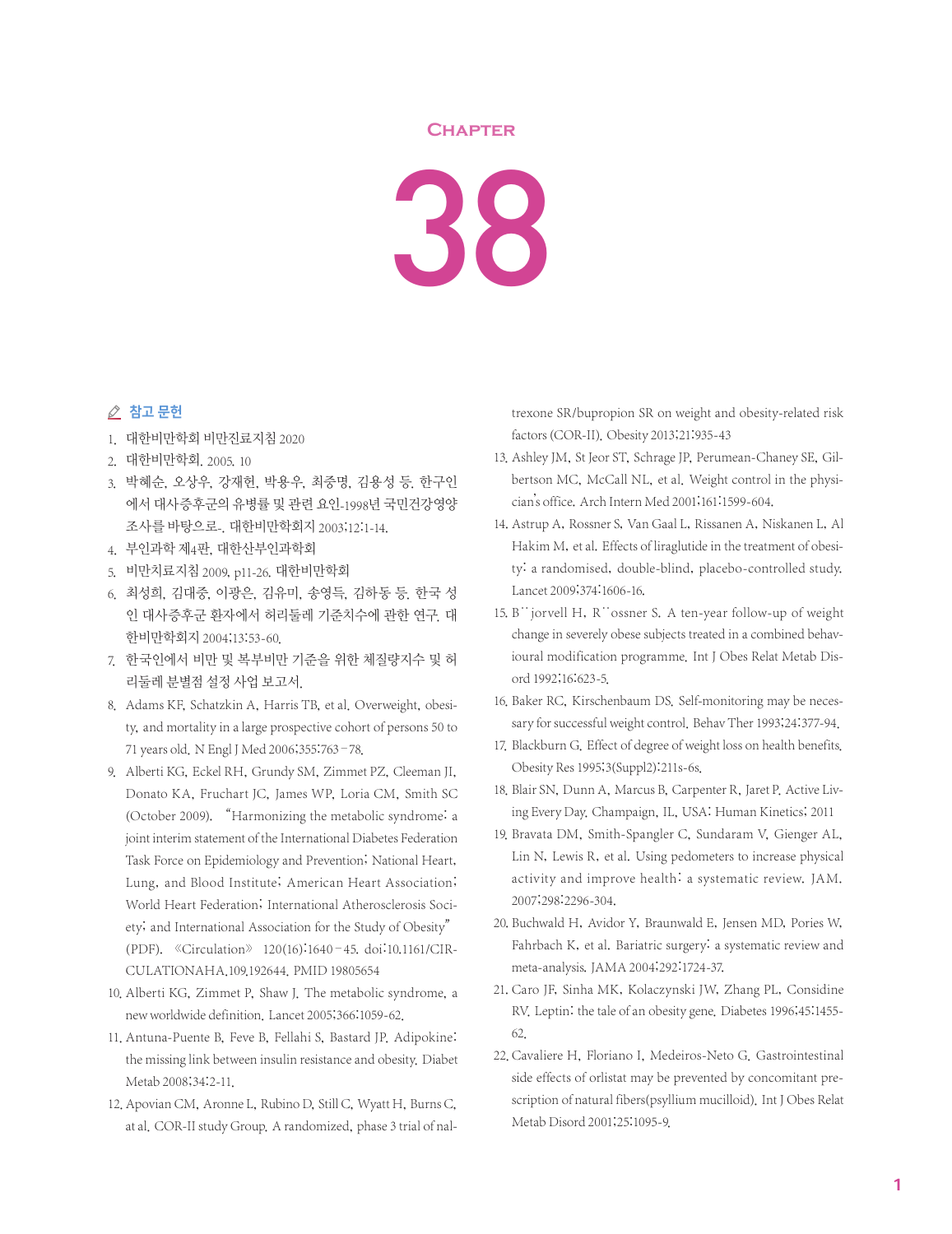- 23. Clinical guidelines on the identification, evaluation, and treatment of overweight and obesity in adults, the evidence report. NIH publication No.98-4083.
- 24. Dansinger ML, Gleason JA, Griffith JL, Selker HP, Schaefer EJ. Comparison of the Atkins, Ornish, Weight Watchers, and Zone diets for weight loss and heart disease risk reduction: a randomized trial. JAMA 2005;293:43-53.
- 25. Ditschuneit HH, Frier HI, Flechtner-Mors M. Lipoprotein responses to weight loss and weight maintenance in high-risk obese subjects. Eur J Clin Nutr 2002;56:264-70.
- 26. Dixon JB, Zimmet P, Alberti KG, Rubino F. Bariatric surgery: an IDF statement for obese Type 2 diabetes. Diabet Med 2011;28:628-42.
- 27. Due A, Toubro S, Skov AR, Astrup A. Effect of normal-fat diets, either medium or high in protein, on body weight in overweight subjects: a randomised 1-year trial. Int J Obes Relat Metab Disord 2004;28:1283-90.
- 28. Ebbeling CB, Leidig MM, Feldman HA, Lovesky MM, Ludwig DS. Effects of a low-glycemic load vs low-fat diet in obese young adults: a randomized trial. JAMA 2007;298:627.
- 29. Expert Panel on Detection, and treatment of high blood cholesterol in adults, Executive Summary of the Third Report of the National Cholesterol Education Program (NCEP) Expert Panel on Detection, Evaluation, and Treatment of High Blood Cholesterol in Adults (Adult Treatment Panel III), JAMA 2001;285:2486-97.
- 30. Flum DR, Belle SH, King WC, Wahed AS, Berk P, Chapman W, et al. Perioperative safety in the longitudinal assessment of bariatric surgery. N Engl J Med 2009;361:445-54.
- 31. Foster GD, Wyatt HR, Hill JO, McGuckin BG, Brill C, Mohammed BS, et al. Klein S. A randomized trial of a lowcarbohydrate diet for obesity. N Engl J Med 2003;348:2082-90.
- 32. Frank A. The long-term management of obesity with continuing pharmacotherapy. Obes Res 2004;12:1821-7.
- 33. Gadde KM, Allison DB, Ryan DH, Peterson CA, Troupin B, Schwiers ML, et al. Effects of low-dose, controlled-release, phentermine plus topiramate combination on weight and associated comorbidities in overweight and obese adults (CON-QUER): a randomised, placebo-controlled, phase 3 trial. Lancet 2011;377:1341–52
- 34. Galic S, Oakhill JS, Steinberg GR. Adipose tissue as an endocrine organ. Mol and cell Endocrinol 2010;316:129-39.
- 35. Gardner CD, Kiazand A, Alhassan S, Kim S, Stafford RS, Balise RR, et al. Comparison of the Atkins, Zone, Ornish, and LEARN diets for change in weight and related risk factors among overweight premenopausal women: the A TO Z Weight Loss Study: a randomized trial. JAMA 2007;297:969-77.
- 36. Garvey WT, Ryan DH, Look M, Gadde KM, Allison DB, Peterson CA, et al. Two-year sustained weight loss and metabolic benefits with controlled-release phentermine/topiramate in obese and overweight adults (SEQUEL): a randomized, placebo-controlled, phase 3extension study. Am J Clin Nutr 2012;95:297–308
- 37. Girard J, Lafontan M. Impact of visceral adipose tissue on liver metabolism and insulin resistance. Part II: visceral adipose tissue production and liver metabolism. Diabet Metab 2008;34:439-45.
- 38. Goossens GH. The role of adipose tissue dysfunction in the pathogenesis of obesity-related insulin resistance. Physiol Behav 2008;94:206-18.
- 39. Greenway FL, Fujioka K, Plodkowski RA, Mudaliar S, Guttadauria M, Erickson J, et al. Effect of naltrexone plus bupropion on weight loss in overweight and obese adults(COR-I):multicenter, randomized, double-blind, placebocontrolled, phase 3 trial. Laset 2010;376:595-605
- 40. Hainer V, Toplak H, Mitrakou A. Treatment modalities of obesity: what fits whom?. Diabetes Care 2008;31(Suppl2):S269-77.
- 41. Heymsfield SB, van Mierlo CA, van der Knaap HC, Heo M, Frier HI. Weight management using a meal replacement strategy: meta and pooling analysis from six studies. Int J Obes Relat Metab Disord 2003;27:537-49.
- 42. IDF. The IDF consensus worldwide definition of the metabolic syndrome. Available from http://www.idf.org/webdata/docs/ Metabolic\_Syndrome\_Definition.pdf [accessible at Nov. 10, 2005].
- 43. Jakicic JM, Wing RR, Butler BA, Robertson RJ. Prescribing exercise in multiple short bouts versus one continuous bout: effects on adherence, cardiorespiratory fitness, and weight loss in overweight women. Int J Obes Relat Metab Disord 1995;19: 893-901.
- 44. James WP, Caterson ID, Coutinho W, Finer N, Van Gaal LF, Maggioni AP, et al. Effect of sibutramine on cardiovascular outcomes in overweight and obese subjects. N Engl J Med 2010;363:905-17.
- 45. Jordan J, Astrup A, Engeli S, Narkiewicz K, Day WW, Finer N. Cardiovascular effects of phentermine and topiramate: a new drug combination for the treatment of obesity. J Hypertens 2014;32(6):1178-88
- 46. Kane JA, Mehmood T, Munir I, Kamran H, Kariyanna PT, Zhyvotovska A, et al. Cardiovascular Risk Reduction Associated with Pharmacological Weight Loss: A Meta-Analysis. Int J Clin Res Trials 2019;4(1):131
- 47. Kang JG, Park CY, Kang JH, Park YW, Park SW. Random-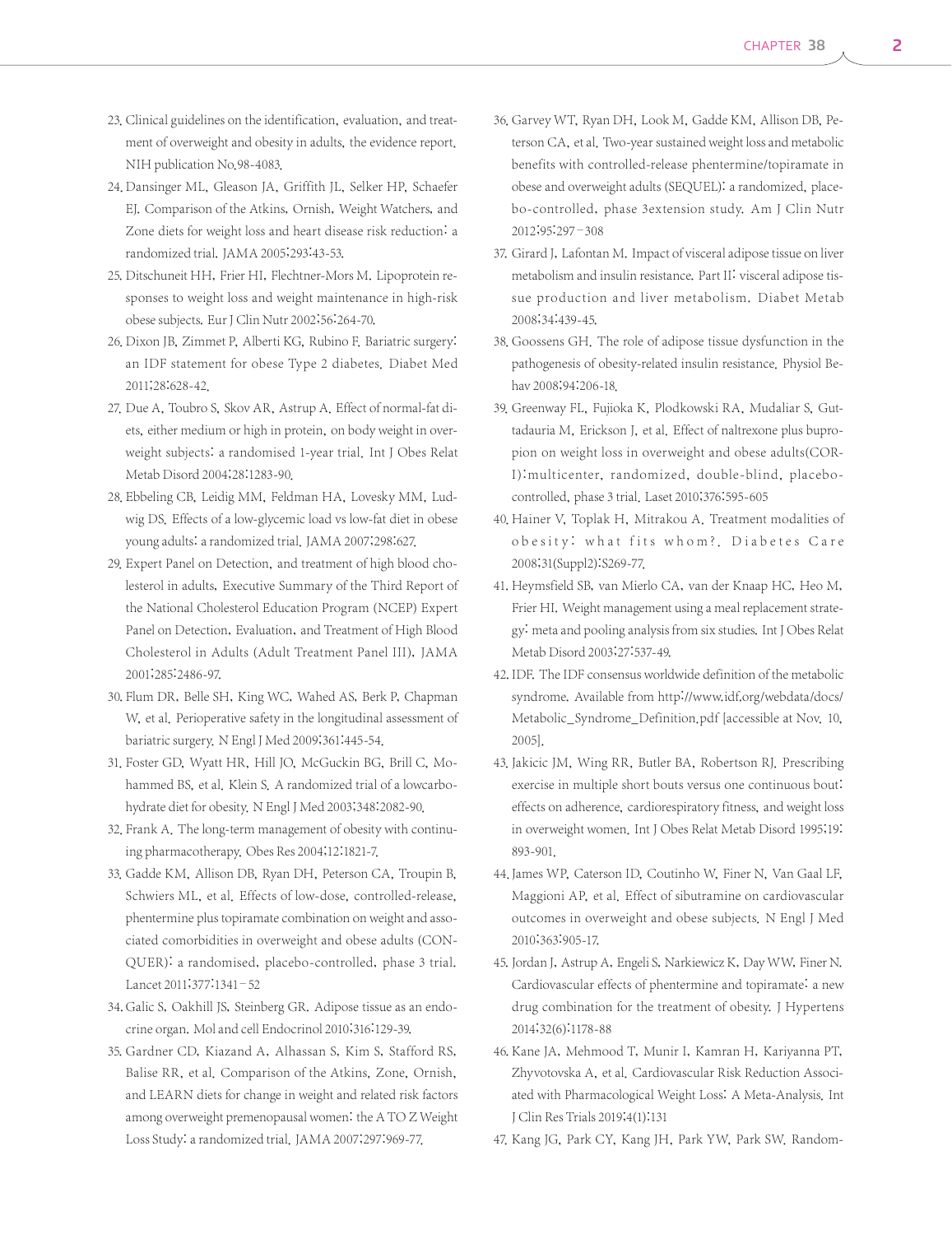ized controlled trial to investigate the effects of a newly developed formulation of phentemine diffuse-controlled release for obesity. Diabetes Obes Metab 2010;12:876-82.

- 48. Khera R, Murad MH, Chandar AK, Dulai PS, Wang Z, Prokop LJ, et al. Association of Pharmacological Treatments for Obesity With Weight Loss and Adverse Events: A Systematic Review and Meta-analysis. JAMA 2016;315(22):2424-34.
- 49. Lafontan M, Girard J. Impact of visceral adipose tissue on liver metabolism Part I: heterogeneity of adiose tissue and functional properties of visceral adiose tissue. Diabet Metab 2008;34:317-27.
- 50. Lakka HM, Laaksonen DE, Lakka TA, Niskanen LK, Kumpusalo E, Tuomilehto J, et al., The metabolic syndrome and total and cardiovascular disease mortality in middle-aged men, JAMA 2002;288:2709-16.
- 51. le Roux CW, Astrup A, Fujioka K, Greenway F, Lau DCW, Van Gaal L, et al. 3 years of liraglutide versus placebo for type 2 diabetes risk reduction and weight management in individuals with prediabetes: a randomised, double-blind trial. Lancet 2017;389:1399–409
- 52. Levine JA, Lanningham-Foster LM, McCrady SK, Krizan AC, Olson LR, Kane PH, et al. Interindividual variation in posture allocation:possible role in human obesity. Science 2005;307:584-6.
- 53. Li Z, Maglione M, Tu W, Mojica W, Arterburn D, Shugarman LR, et al. Meta-analysis: pharmacologic treatment of obesity. Ann Intern Med 2005;142:532-46.
- 54. Lorenzo C, Okoloise M, Williams K, Stern MP, S.M. Haffner, The metabolic syndrome as predictor of type 2 diabetes: the San Antonio heart study, Diabetes Care 2003;26:3153-9.
- 55. Malik S, Wong ND, Franklin SS, Kamath TV, L'Italien GJ, Pio JR, et al., Impact of the metabolic syndrome on mortality from coronary heart disease, cardiovascular disease, and allcauses in United States adults, Circulation 2004;110:1245-50.
- 56. Marso SP, Daniels GH, Brown-Frandsen K, Kristensen P, Mann JF, Nauck MA, et al. Liraglutide and Cardiovascular Outcomes in Type 2 Diabetes. N Engl J Med 2016;375(4):311- 22
- 57. Mertens IL, Van Gaal LF. Overweight, obesity, and blood pressure: The effects of modest weight reduction. Obes Res 2000;8:270-8.
- 58. Miller WC, Koceja DM, Hamilton EJ. A meta-analysis of the past 25years of weight loss research using diet, exercise or diet plus exercise intervention. Int J Obes Relat Metab Disord 1997;21:941-7.
- 59. Noakes M, Keogh JB, Foster PR, Clifton PM. Effect of an energy-restricted, high-protein, low-fat diet relative to a conven-

tional high-carbohydrate, low-fat diet on weight loss, body composition, nutritional status, and markers of cardiovascular health in obese women. Am J Clin Nutr 2005;81:1298-306.

- 60. Ornish D, Brown SE, Scherwitz LW, Billings JH, Armstrong WT, Ports TA, et al. Can lifestyle changes reverse coronary heart disease? The Lifestyle Heart Trial. Lancet 1990;336:624- 6.
- 61. patients. Diabetes Care 2004;27:155-61.
- 62. Peeters A, Barendregt JJ, Willekens F, Mackenbach JP, Al Mamun A, Bonneux L. Obesity in adulthood and its consequences for life expectancy: a life-table analysis. Ann Intern Med 2003;138:24–32.
- 63. Perri MG, McAllister DA, Gange JJ, Jordan RC, McAdoo G, Nezu AM. Effects of four maintenance programs on the longterm management of obesity. J Consult Clin Psychol 1988;56:529-34.
- 64. Peterson KF, Oral EA, Dufour S, Befroy D, Ariyan C, Yu C, et al. Leptin reverses insulin resistance and hepatic steatosis in patients with severe lipodystrophy JCI 2002;109:1345-50.
- 65. Phentermine/Topiramate in Severely Obese Adults: A Randomized Controlled Trial(EQUIP). Obesity 2011;20:330–42
- 66. Pi-Sunyer X, Astrup A, Fujioka K, Greenway F, Halpern A, Krempf M, et al; for the SCALE Obesity and Prediabetes NN8022-1839 Study Group. A randomized, controlled trial of 3.0 mg of liraglutide in weight management. N Engl J Med 2015;373(1):11-22.
- 67. Pyke C, Heller RS, Kirk RK, Ørskov C, Reedtz-Runge S, Kaastrup P, et al. GLP-1 receptor localization in monkey and human tissue: novel distribution revealed with extensively validated monoclonal antibody. Endocrinology 2014;155:1280– 90.,
- 68. Raatz SK, Torkelson CJ, Redmon JB, Reck KP, Kwong CA, Swanson JE, et al. Reduced glycemic index and glycemic load diets do not increase the effects of energy restriction on weight loss and insulin sensitivity in obese men and women. J Nutr 2005;135:2387-91.
- 69. Ravussin E, Smith SR, Mitchell JA, Shringarpure R, Shan K, Maier H, et al. Enhanced weight loss with pramlintide/metreleptin: and integratd neurohormonal approach to obesity pharmacotherapy. Obesity(Silver Spring) 2009;17:1736-43.
- 70. Reaven GM, Banting lecture 1988. Role of insulin resistance in human disease, Diabetes 1988;37:1595-607.
- 71. Resnick HE. Jones K, Ruotolo G, Jain AK, Henderson J, Lu W, et al., Insulin resistance, the metabolic syndrome, and risk of incident cardiovascular disease in nondiabetic American Indians: the Strong Heart Study, Diabetes Care 2003;26:861-7.
- 72. Ries M, Deeg KH, Heininger U. Demonstration of perivascu-